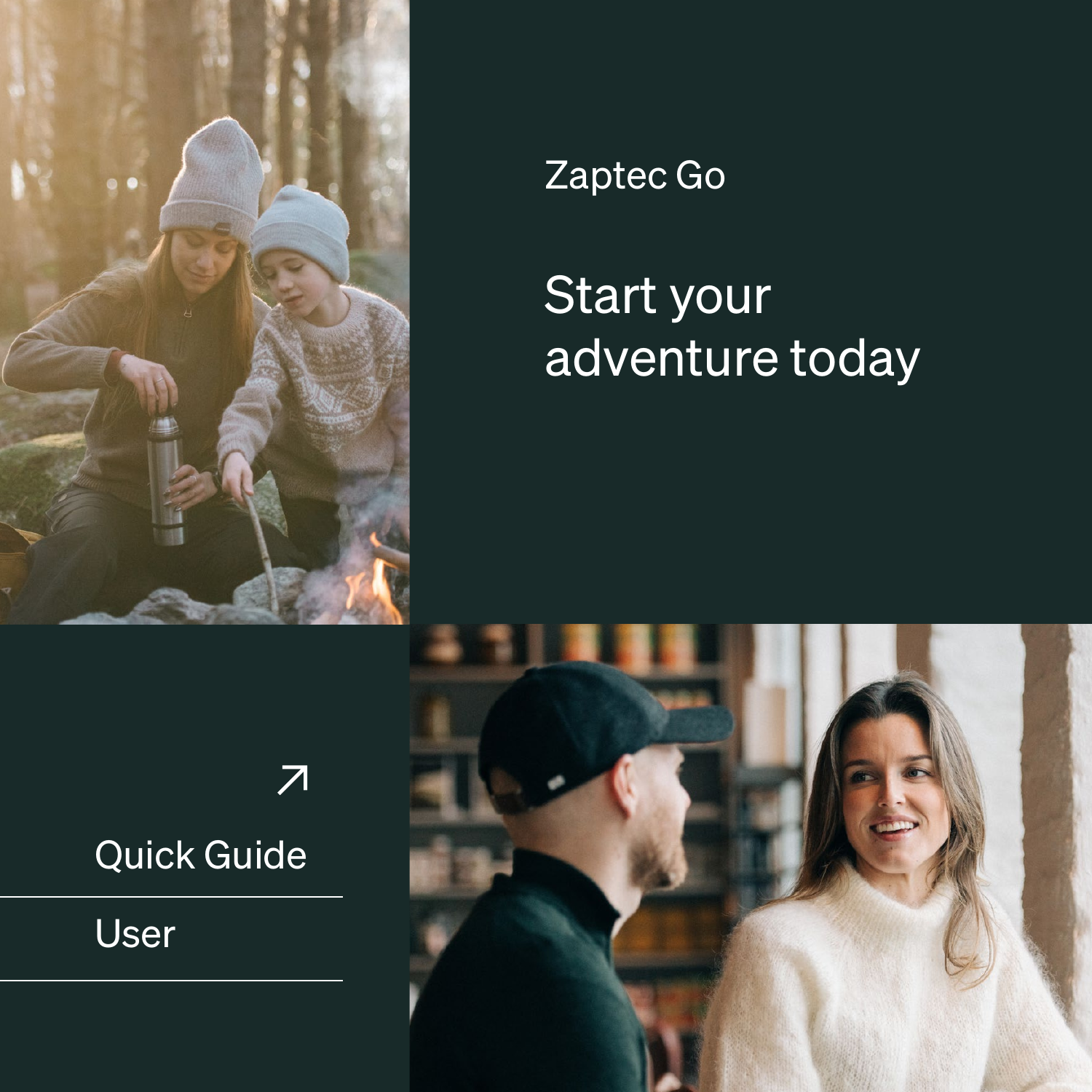# Zaptec Go works with any car

No matter what you drive or where you're going, Zaptec Go is the surest way to power your journey. Built on leading edge Norwegian green tech, we've created the world's smallest 22 kW (that's max power) charger, that's as smart on the inside as it is simple on the outside.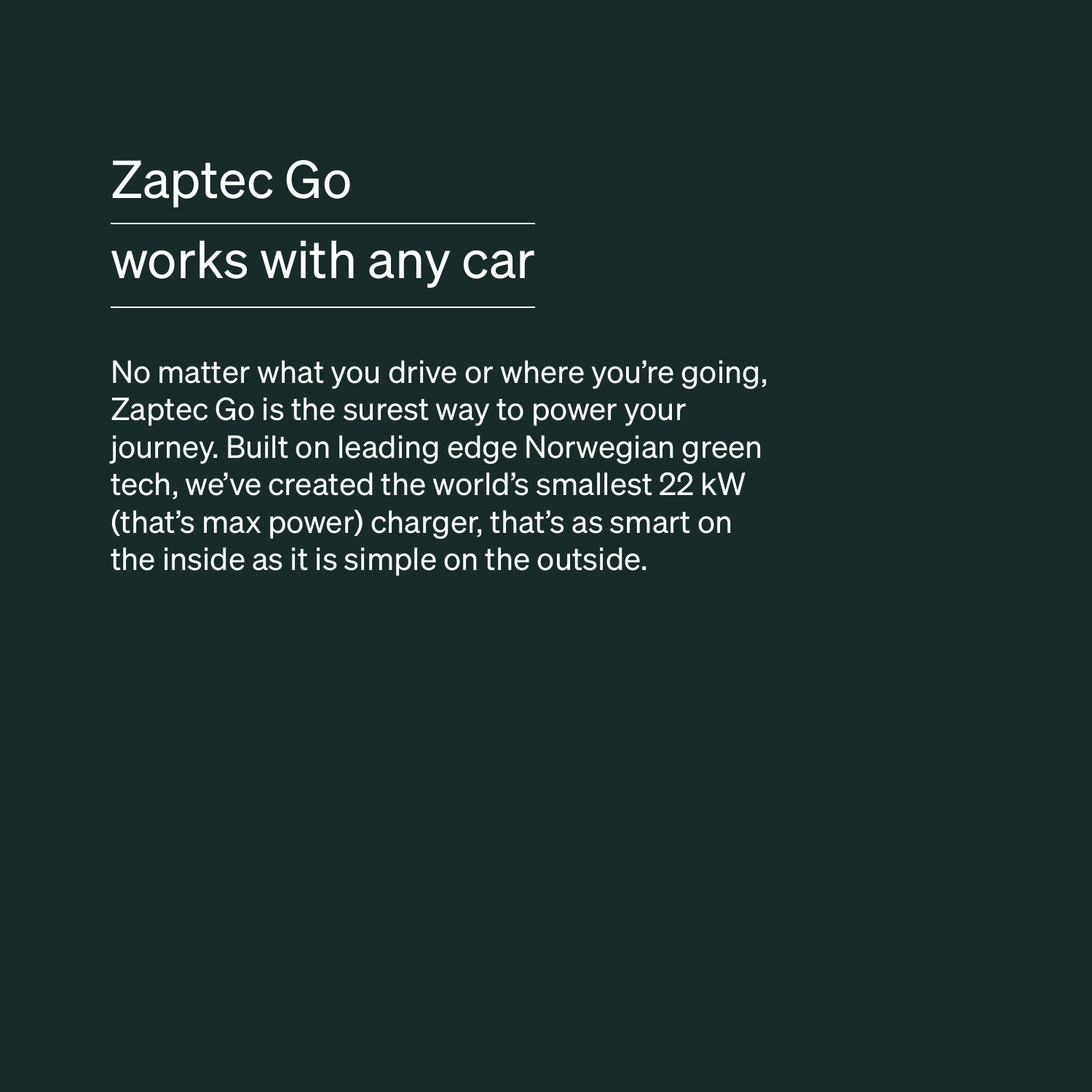Get to know your Zaptec Go

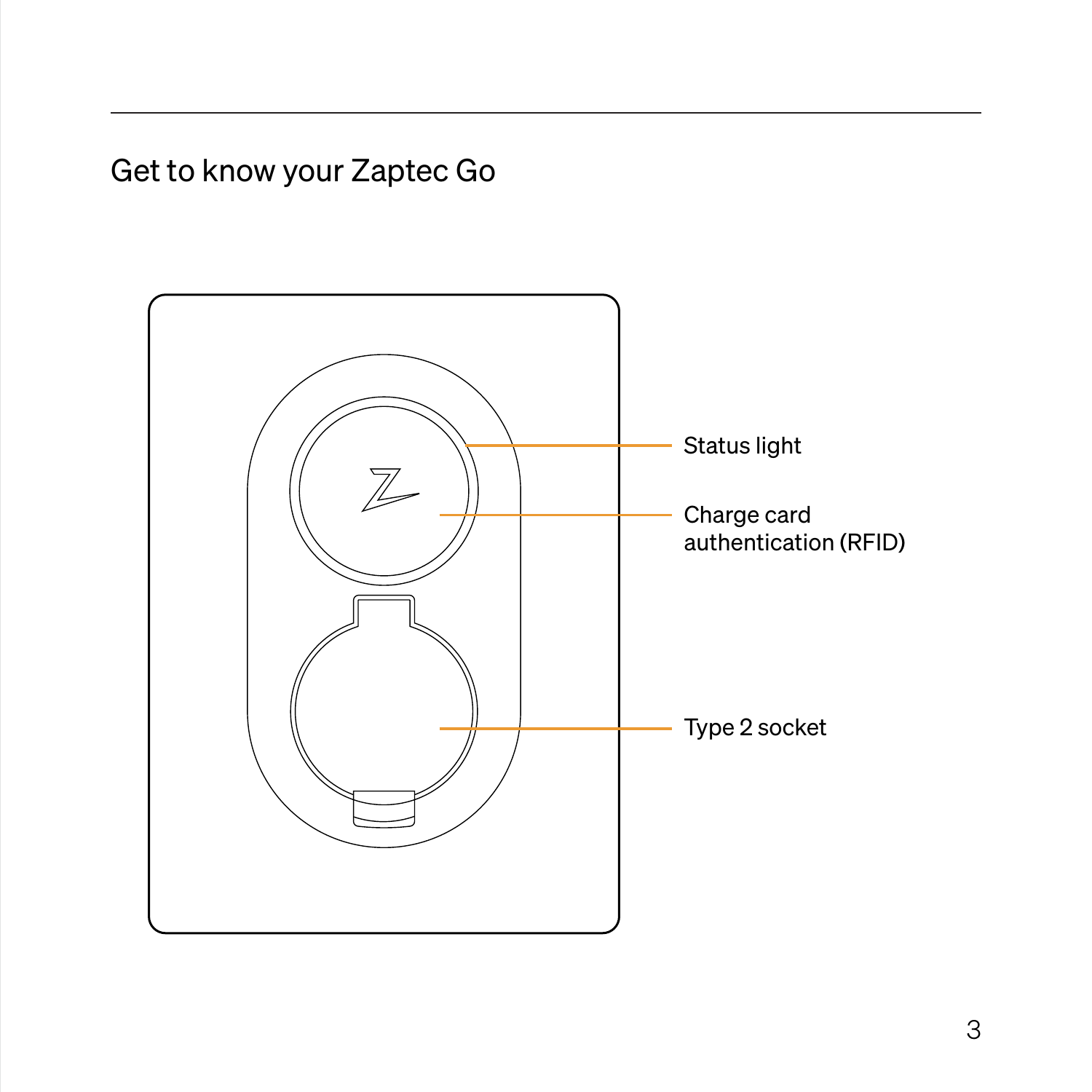### Status light indicator

| White  | Standby / Finished charging    |
|--------|--------------------------------|
| Blue   | Charging                       |
| Green  | Eco Mode                       |
| Yellow | Need authentication (App/RFID) |
| Red    | Error detected                 |
| Orange | Not configured by electrician  |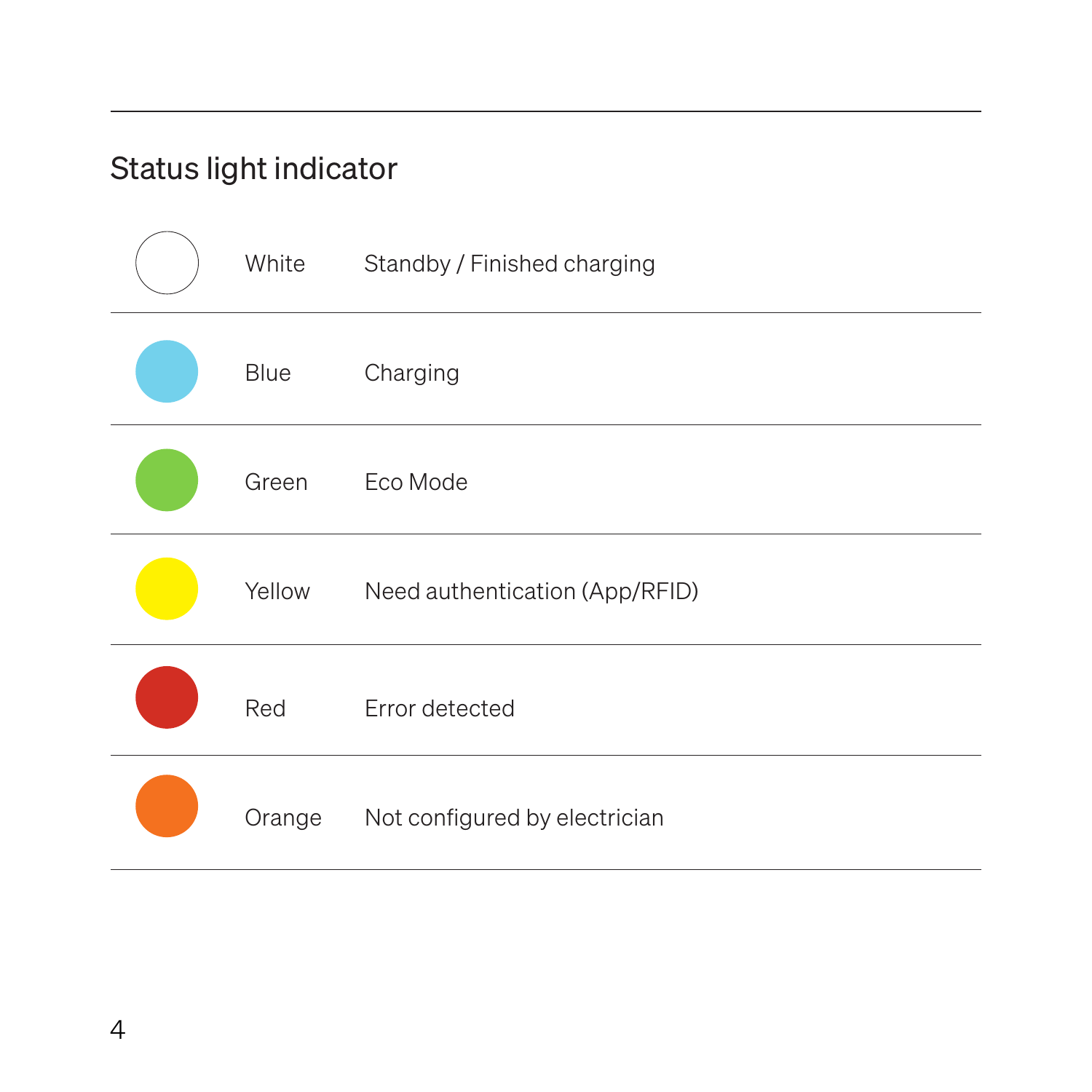#### Connect your charging station to the Zaptec App 1

You need to connect the new charging station to the Zaptec App to monitor your charging station, enable smart functions and manage your Zaptec Go+ subscription.

Scan the QR code located on the front of the charging station to start.



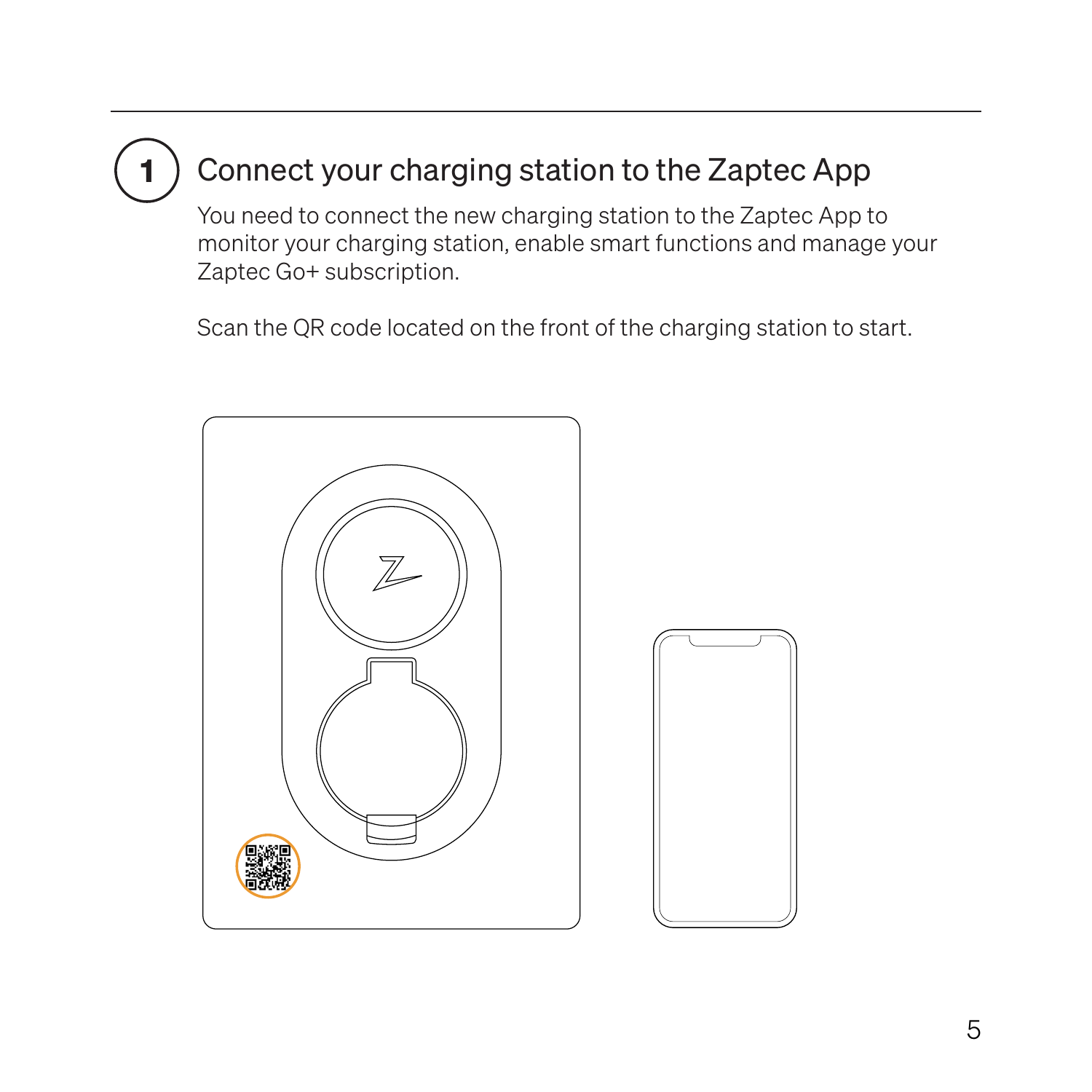# 2

### Start / Stop charging

**To start charging -** Connect your charging cable to the vehicle and then connect the charging cable to the charging station. The car is charging when the status light changes to pulsating blue.

To stop charging - Please unlock and disconnect the charging cable from the car before disconnecting the cable from the charging station. The charging cable remains locked at the charging station until the charging process is finished or stopped by the car.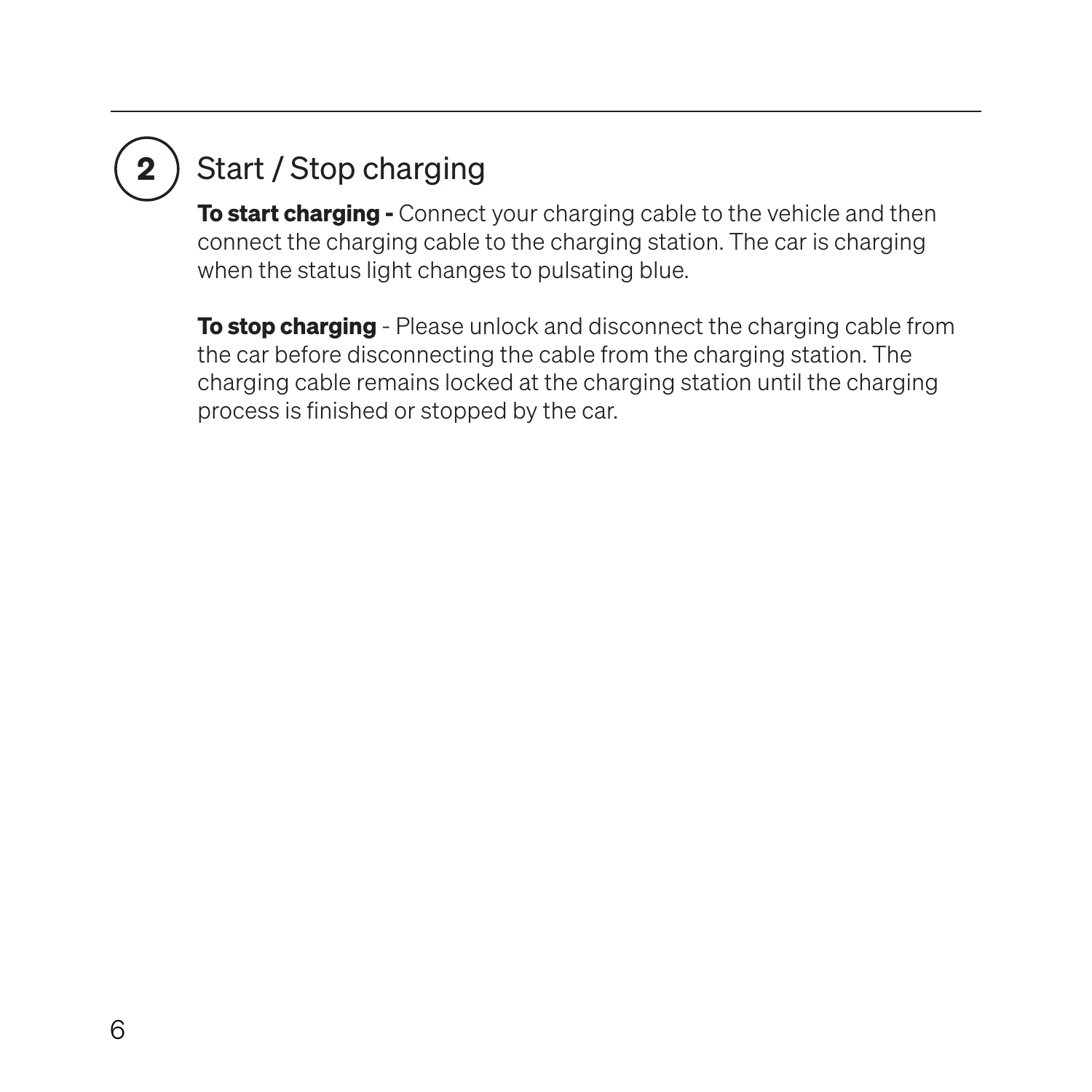### Important information

Before using or maintaining this product, it is important to read the following safety instructions. Failure to follow and apply all the instructions and procedures covered in this quick guide will invalidate the warranty and cause Zaptec Charger AS and direct partners to waive all liability and claims for compensation.

#### WARNING!

- ! Read the instructions carefully and familiarize yourself with the products before installing or using the products.
- ! This product must only be installed, serviced, and repaired by qualified personnel. A Zaptec certified partner shall carry out the handling of defect products under warranty.
- ! All applicable local laws and regulations must be followed during the installation and/ or service of the product.
- ! Do not install or use a product which is damaged in any way.
- ! Only use appropriate and certified installation materials for the installation.
- ! Do not insert foreign objects in the products outlets during voltage and insulation tests as well as after the installation has been carried out. Measurements to be performed according to the installation instructions for the product.
- ! Do not use high-pressure washer equipment on the products.
- ! Avoid installing the products in locations exposed to high temperatures.
- ! EVSE adapter is possible to use with the product; however, usage must comply with local laws and regulations and resides outside the product specification and warranty.
- ! Charging cable extensions are not allowed to be used with this product.